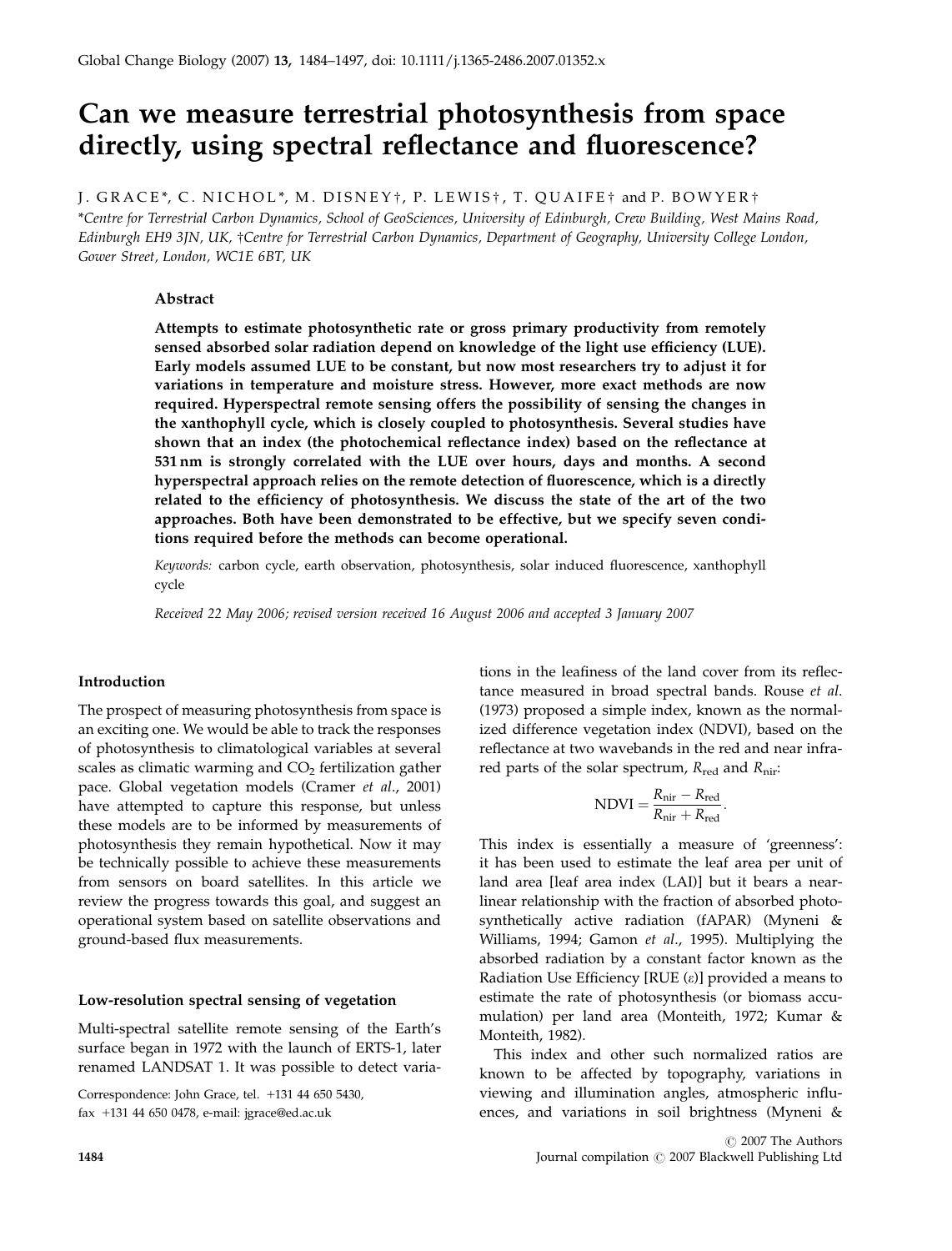Williams, 1994) but NDVI has been for many years the Earth-observation workhorse to quantify vegetation amount and radiation absorbed. For example, some authors have shown how NDVI is increasing in the northern hemisphere, and they have deduced that photosynthesis is therefore increasing, probably as a result of climatic warming (Myneni et al., 1997, 1998). Unfortunately, NDVI measures only the 'greenness' of the land cover and not photosynthesis itself; consequently, when  $\varepsilon$  has been determined from careful ground measurements of the rate of increase in biomass and absorbed radiation it is found to be rather variable. In a review of 13 cases published between 1977 and 1985, Cannell et al. (1987) found that e varied from 0.8 to 2.1 g biomass for every MJ of solar radiation absorbed. This variation is not surprising as green leaves, in the short-term (hours or days), remain green but reduce photosynthesis when they are stressed. Only at longer time scales, when prolonged stress causes premature senescence or abscission would stress therefore show as a change in NDVI. Undoubtedly, NDVI is especially useful for picking up seasonal and interannual variations in the overall 'condition of the canopy', especially in relation to drought (Lui et al., 1994; Sims et al., 2006), and relating these variations to the capacity of the canopy to photosynthesize.

In fact, the magnitude of  $\varepsilon$  is fundamentally determined by the quantum efficiency of photosynthesis. This is known to be reduced by stress factors, such as extreme temperatures, direct sunlight, or shortage of water and nutrients. Superimposed on this there may be changes in stomatal conductance associated with drought, which will certainly reduce the rate of photosynthesis. Thus,  $\varepsilon$  is inherently variable. The modelling community has responded to the realization that  $\varepsilon$  is not constant by building into their models some degree of environmental dependency of  $\varepsilon$ , making it dependent, for example, on temperature and water vapour pressure deficit (Prince & Goward, 1995; Landsberg & Waring, 1997; Potter & Klooster, 1997; Veroustraete et al., 2002; Running et al., 2004). This pragmatic approach is all very well, and is the basis of the estimation method for daily photosynthesis of global vegetation using the MODIS (moderate resolution imaging spectroradiometer) sensor (Running et al., 2004; Zhao et al., 2005). This method does however have limitations and appears to work less well in arid conditions and in some agricultural sites (Turner et al., 2005). Regular direct measurements of  $\varepsilon$  would make it possible to capture the real variation of photosynthetic efficiency and then to assimilate it into computational schemes such as those used by MODIS. This article reviews progress towards that goal.

#### Hyperspectral remote sensing

#### Sensing the xanthophyll cycle

When light exceeds the amount that can be used for photosynthesis (as happens on most days in bright sunshine) or where a stress factor depresses the rate of photosynthesis (for example when bright light and low temperatures are combined, or when drought occurs), energy is diverted from chlorophyll to the xanthophyll cycle, as part of a process known as nonphotochemical quenching (NPQ). This is a protective mechanism, preventing the reaction centres from becoming over-excited and therefore damaged. Dynamic changes in the xanthophyll cycle are accompanied by a reflectance change in a narrow region of the visible spectrum centred at 531 nm (Bilger et al., 1989; Gamon et al., 1992, 1993; Stylinski et al., 2000, 2002; Tambussi et al., 2002). This photoprotective mechanism varies diurnally and also in response to various stress factors acting over longer time scales (Krause & Weis, 1984; Krause, 1988; Demmig-Adams & Adams, 1992; Adams & Demmig-Adams, 1994; Long et al., 1994; Niyogi, 1999; Havaux & Kloppstech, 2001; Hendrickson et al., 2003).

An appropriate reflectance index to detect unequivocally these changes in reflectance requires two narrow wavebands, one centred on 531 nm, which is affected by the de-epoxidation of the xanthophyll pigments, and a reference waveband centred on 570 nm, which remains unaffected by the de-epoxidation reaction (Gamon et al., 1992). The photochemical reflectance index (PRI) is expressed as

$$
PRI = \frac{R_{531} - R_{570}}{R_{531} + R_{570}},
$$

where R refers to the narrow-band  $(\pm 2 \text{ nm})$  reflectance centred on the stated wavelength. We may note in passing that although the form of the PRI and NDVI expressions are the same, the wavelengths required for NDVI as defined from LANDSAT-TM bands are quite different and therefore the two indices are independent of each other. We may also note that NDVI is a broadband index and, therefore, easy to measure. PRI on the other hand requires hyperspectral sensors, which have only recently become available aboard satellites (Table 1). MODIS ocean wavebands centred on 531 and 570 nm are 10 nm broad, which is much broader than the ideal for PRI but may nevertheless be useful (Drolet et al., 2005).

Changes in the PRI have been related to RUE or light use efficiency (LUE) (Foyer, 1993; Gamon et al., 1997). Here, it should immediately be noted that not all authors use the same definitions of efficiency and some discussion about definitions is therefore required.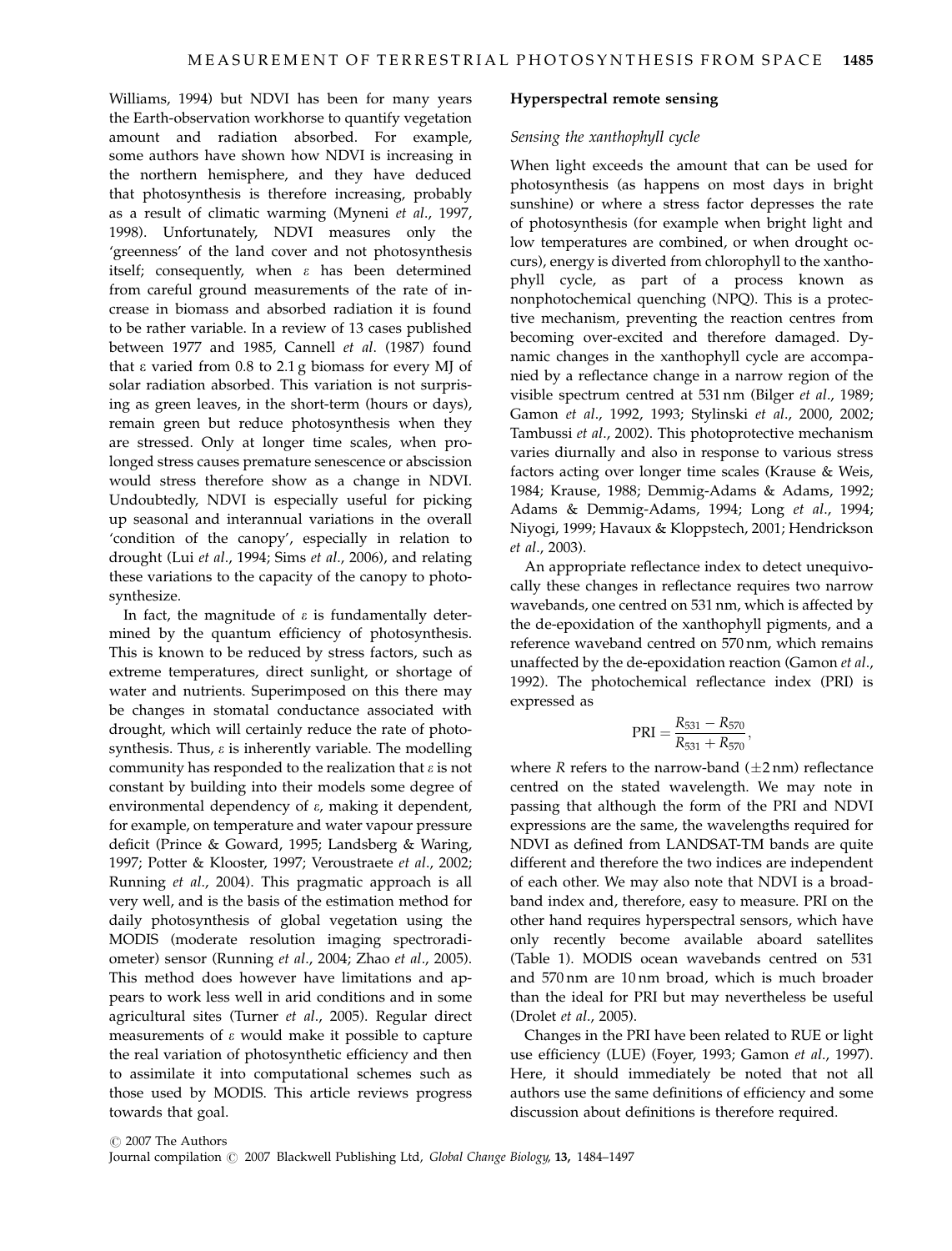| Name                      | Full name                                                                               | Manufacturer                                      | Operator                           | <b>Bands</b>  | $\lambda$ range (and full width at<br>half maximum) (nm) |
|---------------------------|-----------------------------------------------------------------------------------------|---------------------------------------------------|------------------------------------|---------------|----------------------------------------------------------|
| <b>AAHIS</b><br>AHS       | ging System<br>Advanced Airborne Hyperspectral Ima<br>Airborne Hyperspectral Scanner    | Daedalus Enterprise Inc.<br>SETS Technology       |                                    | 288<br>48     | 433-12700 (20-1500)<br>432-832 (6)                       |
| $\overline{AB}$           | Airborne Instrument Program                                                             | Lockheed                                          | NASA Johnson Space Center          |               | 2000-6400                                                |
| AIS-1                     | Airborne Imaging Spectrometer                                                           | NASA, JPL                                         | NASA, JPL                          | 128           | 900-2100, 1200-2400 (9.3)                                |
| AIS-2                     | Airborne Imaging Spectrometer                                                           | NASA, JPL                                         | NASA, JPL                          | 128           | 800-1600, 1200-2400 (10.6)                               |
| <b>AISA</b>               | Airborne Imaging Spectrometer for Applications                                          | Specim Ltd                                        | Specim Ltd                         | 286           | 450-900 (1.56-9.36)                                      |
| <b>AMS</b>                | Airborne Modis Simulator (based on Daedalus<br>AADS-1268)                               |                                                   | <b>NASA</b>                        | $50\,$        | 530-15500                                                |
| <b>AMSS</b>               | Airborne Multispectral Scanner MK-II                                                    | Geoscan Pty Ltd                                   | Geoscan Pty Ltd.                   | $\frac{4}{6}$ | 500-12000 (20-590)                                       |
| <b>ARES</b>               | Airborne Remote Earth Sensing                                                           | Lockheed                                          | Lockheed                           | F5<br>62      | 2000-6300 (25-70)                                        |
| <b>ASAS</b>               | Advanced Solid State Array Spectroradiometer                                            | <b>NASA</b>                                       | <b>NASA</b>                        |               | 400-1060 (11.5)                                          |
| Simulator<br><b>ASTER</b> | <b>ASTER Simulator</b>                                                                  | GER Corp.                                         | JAPEX Geoscience Institute, Tokyo  | 24            | 760-12000 (300-700)                                      |
|                           |                                                                                         |                                                   |                                    |               |                                                          |
| CAESAR<br><b>AVIRIS</b>   | Airborne Visible/Infrared Imaging Spectrometer<br>CCD Airborne Experimental Scanner for | NASA, JPL<br><b>NLR</b>                           | NASA, Ames                         | 224<br>12     | 400-2450 (9.4-16)<br>520-780 (10-30)                     |
|                           | Applicators in Remote Sensing                                                           |                                                   |                                    |               |                                                          |
| CASI                      | Compact Airborne Spectrographic Imager                                                  | Itres Research                                    |                                    | 288           | 430-870 (2.9)                                            |
| <b>CHRIS</b>              | Compact High Resolution Imaging Spectrometer                                            | Sira Optics UK and BNSC                           | ESA, through Vaerhart              | Up to 63      | 400-1050 (2.3-12)                                        |
| CHRISS                    | Compact High Resolution Imaging Spectrograph                                            | Science Applications Int.                         | SETS Technology, Inc.              | $\Theta$      | 430-860                                                  |
|                           | Sensor                                                                                  | Corp. (SAIC)                                      |                                    |               |                                                          |
| CIS                       | Chinese Imaging Spectrometer                                                            | Shanghai Institute of<br><b>Technical Physics</b> |                                    | 51            | 400-12500 (10-1000)                                      |
| 21115<br><b>DAIS</b>      | Digital Airborne Imaging Spectrometer                                                   | GER Corp.                                         |                                    | 211           | 400-12000 (15-2000)                                      |
| <b>DAIS</b><br>3715       | Digital Airborne Imaging Spectrometer                                                   | GER Corp.                                         |                                    | 57            | 400-12000 (20-4000)                                      |
| <b>DAIS</b><br>7915       | Digital Airborne Imaging Spectrometer                                                   | GER Corp.                                         | DLR, Germany                       | 54            | 400-12000 (15-2000)                                      |
| EPS-A                     | Environmental Probe System                                                              | GER Corp.                                         |                                    | 32            | 400-12000 (10-variable)                                  |
| INd/LTE                   | Fluorescence Line Imager/Programmable<br>Multispectral Imager                           | Moniteq Ltd                                       | Department of Fisheries and Oceans | 228           | 430-805 (2.5)                                            |
| <b>FTVFHSI</b>            | Fourier-Transform Visible Hyperspectral Imager                                          | Kestrel Corp., FIT                                |                                    | 256           | 440-1150 (5-10)                                          |
| GERIS                     | Geophysical and Environmental Research Imaging<br>Spectrometer                          | GER Corp.                                         |                                    | $\mathcal{S}$ | 400-2500 (16.5-120)                                      |

Table 1 Operational hyperspectral imaging spectrometers, their operators and spectral characteristics Table 1 Operational hyperspectral imaging spectrometers, their operators and spectral characteristics

 $\odot$  2007 The Authors

Journal compilation  $\odot$  2007 Blackwell Publishing Ltd, Global Change Biology, 13, 1484–1497

 $\frac{1}{\sqrt{2}}$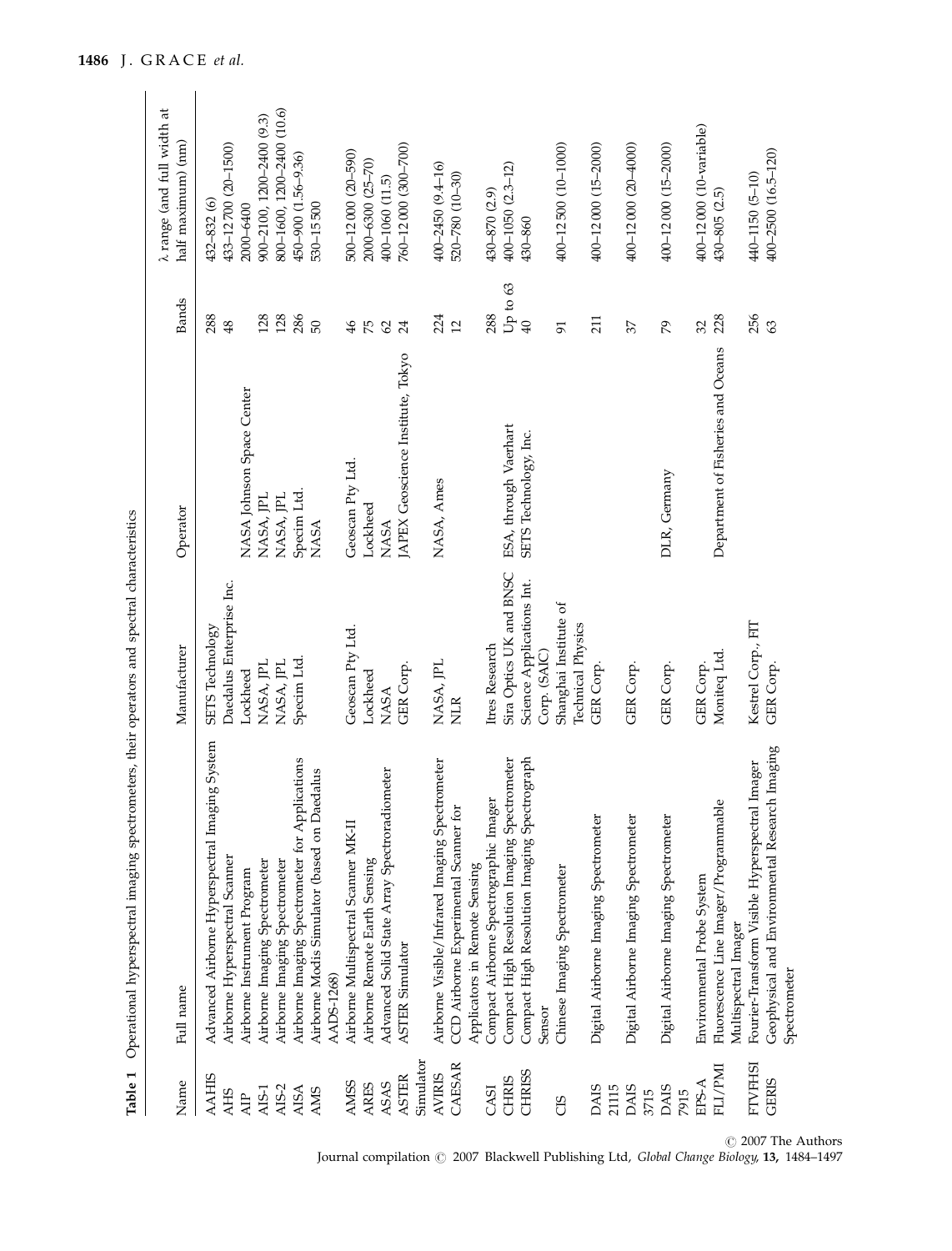|             | 413-2504 (7.6-14.9)                      |            | $3500 - 5000 (-1.0)$          | 2000-5000 (variable)           | 2000-15000                         | 800-3200                     | 3000–5000 (variable)                        |              | 8000-12000 (variable)                       |              | 440-11800 (20-800)                                | 529-14521 (20-800)              | $400 - 1050$ $(2.5 - 20)$              | 400-30000 (11-1000)                         |                           | 433-12700 (20-500)                                         | 415-14240 (10-500)                       | 450-850 (4-12)                                   | 1200-2400 (10)                  | 1000-5200 (100-200)                           |              | $400 - 2500$ (5-6.38)                               |           | $300 - 2500$ $(5 - 6.25)$ | 440-890 (10-18)                                   | 350-5100 (7-14)                       | 400-2500 (9.6-37.8)        |                 |
|-------------|------------------------------------------|------------|-------------------------------|--------------------------------|------------------------------------|------------------------------|---------------------------------------------|--------------|---------------------------------------------|--------------|---------------------------------------------------|---------------------------------|----------------------------------------|---------------------------------------------|---------------------------|------------------------------------------------------------|------------------------------------------|--------------------------------------------------|---------------------------------|-----------------------------------------------|--------------|-----------------------------------------------------|-----------|---------------------------|---------------------------------------------------|---------------------------------------|----------------------------|-----------------|
|             | 210                                      |            | 1720                          | 320                            | 256                                | 128                          |                                             |              |                                             |              | $\overline{\Sigma}$                               | 50                              | 15                                     | 256                                         |                           | 102                                                        | 36                                       | 84/30                                            | 122                             | $\overline{5}$                                |              | 384                                                 |           | 384                       | $\infty$                                          | 352                                   | 170                        |                 |
|             | ERIM                                     |            |                               |                                |                                    |                              |                                             |              |                                             |              |                                                   | NASA Ames and GSFC              |                                        |                                             |                           | CNR, Rome                                                  | EOS                                      | DLR<br>CCRS                                      |                                 |                                               |              | <b>NASA</b>                                         |           |                           |                                                   | NASA Cassini Mission                  |                            |                 |
| ESA         | Naval Research                           | Laboratory | Bomem                         | Pacific Advanced<br>Technology | ERIM                               | <b>DESPA</b>                 | Lawrence Livermore                          |              | Lawrence Livernore                          |              | Shanghai Institute of<br><b>Technical Physics</b> | Daedalus Enterprise Inc.        | ESA                                    | Surface Optics Corp., JPL                   |                           | Daedalus Enterprise Inc.                                   | <b>NASA</b>                              | DLR, GKSS, MBB                                   | <b>CCRS</b>                     | Hawaii Institute of                           | Geophysics   | TRW Inc.                                            |           | TRW Inc.                  | University of Dundee                              | ASI                                   | Hughes St. Barbara         | Research Center |
|             | Hyperspectral Digital Imagery Collection | Experiment | Infrared Imaging Spectrometer | Image Multispectral Sensing    | Infrared Imaging Spectroradiometer | Imaging Spectroscopic Mapper | Livermore Imaging Fourier Transform Imaging | Spectrometer | Livermore Imaging Fourier Transform Imaging | Spectrometer | Modular Airborne Imaging Spectrometer             | <b>MODIS Airborne Simulator</b> | Medium Resolution Imaging Spectrometer | Multiband Identification and Discrimination | Imaging Spectroradiometer | Multispectral Infrared and Visible Imaging<br>Spectrometer | Moderate Resolution Imaging Spectrometer | Spectrometer<br>Reflective Optics System Imaging | SWIR Full Spectrographic Imager | Spatially Modulated Imaging Fourier Transform | Spectrometer | Small Satellite Technology Initiative Hyperspectral | Imager    | TRW Imaging Spectrometer  | Variable Interference Filter Imaging Spectrometer | Visible Infrared Mapping Spectrometer | Wedge Imaging Spectrometer |                 |
| <b>HRIS</b> | <b>HYDICE</b>                            |            | <b>IISRB</b>                  | <b>IMSS</b>                    | <b>IRIS</b>                        | ISM                          | LIVTIRS                                     |              | <b>LIVTIRS</b>                              |              | <b>MAIS</b>                                       | <b>MAS</b>                      | <b>MERIS</b>                           | NIDIS                                       |                           | <b>NIVIS</b>                                               | <b>MODIS</b>                             | <b>ROSIS</b>                                     | <b>SFSI</b>                     | <b>SMIFTS</b>                                 |              | SSTIHIS                                             | (defunct) | <b>TRWIS III</b>          | VIFIS                                             | VIM <sub>S-V</sub>                    | NIS                        |                 |

 $\odot$  2007 The Authors

Journal compilation © 2007 Blackwell Publishing Ltd, Global Change Biology, 13, 1484–1497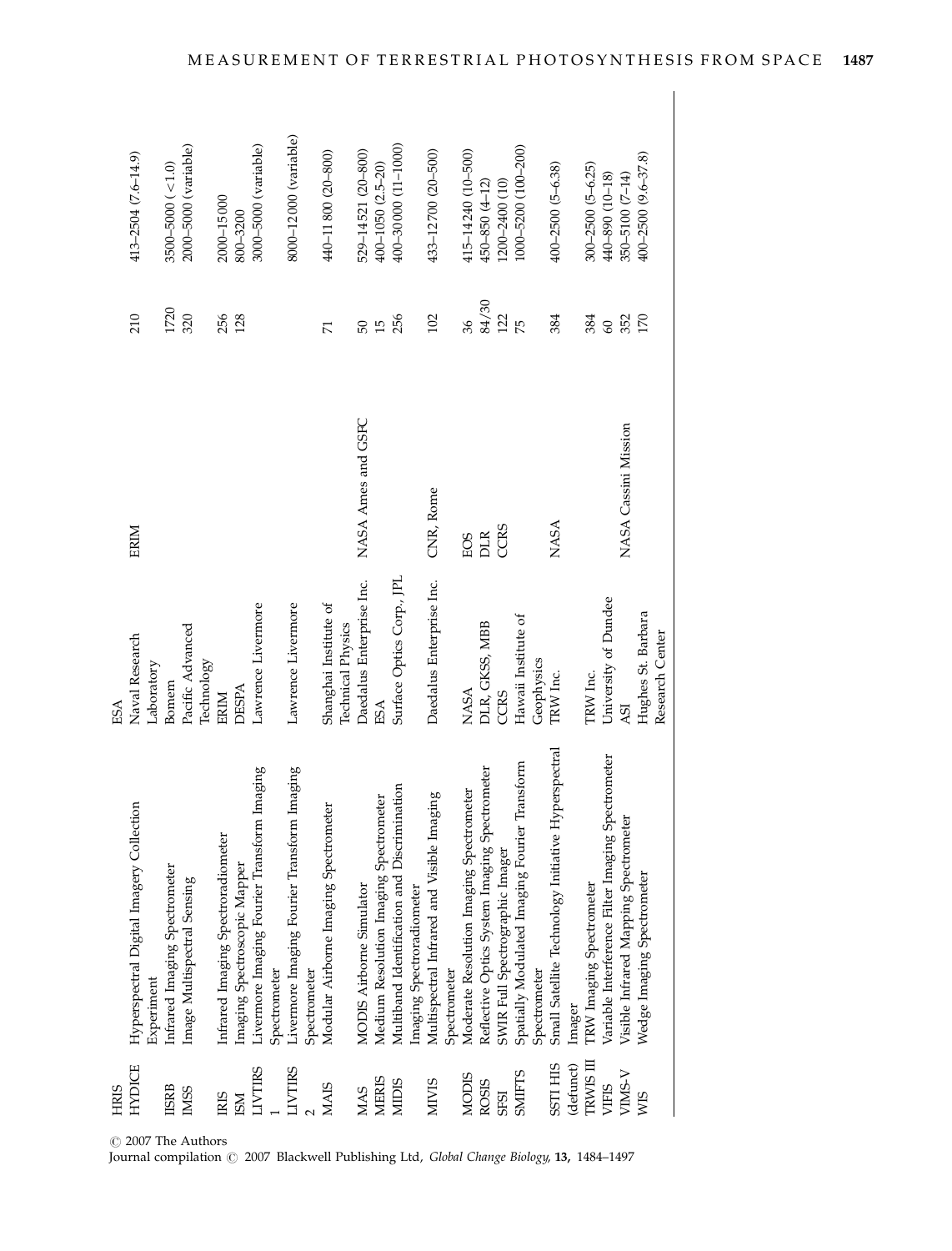

Fig. 1 (Upper panel) Relationship between photochemical reflectance index (PRI) and light use efficiency (LUE) calculated from CO2 flux measured from eddy covariance towers for ecosystems in the boreal forests of Canada (Nichol et al., 2000) and Siberia (Nichol et al., 2002) and tropical woodland in Botswana (C. J. Nichol et al., unpublished results). (Lower panel) the seasonal trend in moderate resolution imaging spectroradiometer (MODIS) photochemical reflectance index (PRI) and the observed light use efficiency (LUE) (mol CO<sub>2</sub> per mol absorbed photons) over a secondary growth deciduous broadleaf forest in Southern Indiana for the leaf-on season (Rahman et al., 2004).

Strictly speaking, any 'efficiency' should be expressible as a percentage or fraction, and so the numerator and the denominator ought to have the same units (this rule is adhered to in physics and chemistry but not in biology). Thus, possible units for  $\varepsilon$  are mols of  $CO<sub>2</sub>$ captured per mol photons of light absorbed (LUE), or Joules captured in chemical bonds during photosynthesis per Joule of solar energy absorbed (RUE). Various deviations from this ideal are however used. Agronomists and foresters prefer to use biomass as the numerator without first converting biomass into energy units using the heat of combustion. Some authors use not the energy absorbed as the denominator but the solar energy incident on the canopy. Especially confusing is the fact that solar energy is sometimes expressed as the global solar energy (i.e. the entire waveband) and at other times expressed as the solar energy in the photosynthetically active region of the waveband (usually assumed to be 400–700 nm). In photobiology, the efficiency of photosynthesis is called 'the quantum efficiency'; it usually relates to the gas exchange of leaves at low light, and is found from the initial slope of the photosynthesis–light response curve. From this brief overview, it is clear that similar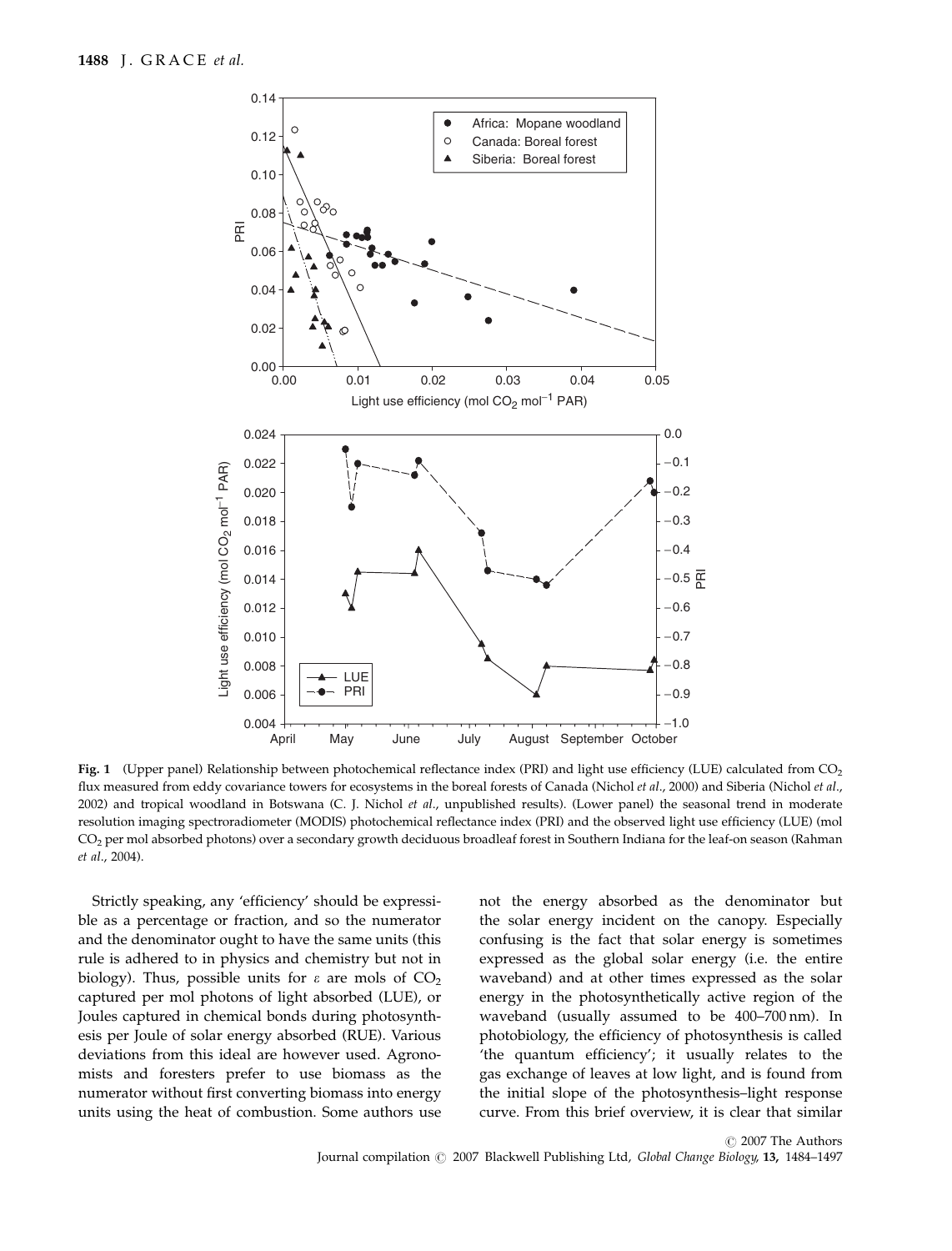

Fig. 2 Changes in photochemical reflectance index (PRI) of leaves of four tropical trees during drying. Leaf reflectance was measured after excising the leaves and allowing evaporation for 20 min, 1.5, 4, and 6 h. The species were Pterocarpus indicus, Ceiba pentandra, Pachira aquatica and Inga cf. sapindoides. From Rascher et al. (2006).

terms are used to describe contrasting scales and even somewhat different processes. Of paramount importance of course is that each author should state which definition they have chosen, so that interpretation is possible.

PRI has been found to be strongly correlated with  $\varepsilon$  at the leaf scale (Peñuelas et al., 1995b, 1997; Gamon et al., 1997), small canopy scale (Gamon et al., 1992; Filella et al., 1996; Stylinski et al., 2002; Trotter et al., 2002; Nichol et al., 2006) and recently at the ecosystem scale (Fig. 1) (Nichol et al., 2000, 2002; Rahman et al., 2004). It has also been shown that PRI provides an optical measure of  $\varepsilon$  across species and nutrient levels (Peñuelas et al., 1994; Gamon et al., 1995; Moran et al., 2000; Nichol et al., 2000; Strachan et al., 2002; Trotter et al., 2002; Guo & Trotter, 2004). Visualization of PRI over the surface of leaves provides a clear indication of how spatial variations in photosynthetic efficiency may vary over time (Fig. 2). Now, there is considerable interest in using PRI at the large spatial scale  $({\sim}10 \text{ m}^2$ to 10 km<sup>2</sup>) calculated from spectral reflectance measured on remote sensing platforms to assess  $\varepsilon$  and model global ecosystem dynamics (Field et al., 1995; Goetz & Prince, 1999; Nichol et al., 2000; Peñuelas & Inoue, 2000; Barton & North, 2001; Rahman et al., 2001; Strachan et al., 2002; Stylinski et al., 2002).

Despite a number of studies demonstrating convincing relationships between PRI and  $\varepsilon$ , the coefficients of determination  $(r^2)$  for this relationship vary quite significantly, from 0.38 to 0.94 (Trotter et al., 2002; Guo & Trotter, 2004; Rahman et al., 2004), and there are differences between the slope of the relationship between the two variables (Fig. 1). In general, correlations at the field scale are less convincing than correlations at the leaf scale. Here, we look at factors, which may account for real or apparent differences between the results of different studies at the field and landscape scale.

- (i) There are possibilities of interference by other pigments. PRI detection uses wavebands on either side of a chlorophyll absorption peak, at 531 nm, which could be affected by chlorophyll absorbance, and at 570 nm, which could be affected by a combination of chlorophyll and carotenoid absorbance (Peñuelas et al., 1995a,b; Sims & Gamon, 2002; Stylinski et al., 2002). As the radiance from the changes in the xanthophyll pigments contributes about 2% of the total reflectance, it is clearly important that the waveband is suitably narrow to minimize the possibility of such interference.
- (ii) There may be differences between spectral responses of the sensors being used to measure PRI, as there has so far been no standardization between laboratories, and there is enough variation in the wavebands of 'suitable' interference filters that have been used in the construction of sensors to introduce error. In addition, the PRI should be calculated from atmospherically corrected data (i.e. at-surface reflectance) to avoid variations due simply to differences in atmospheric composition. The work of Rahman et al. (2004) for example, used only top-of-atmosphere radiance data
- (iii) There are differences between studies in the viewing and illumination configurations. In particular, in some types of vegetation (savannas, scrublands) there is much visible soil and relatively little leaf, so any PRI response is small and hard to see against the bright background (Barton & North, 2001). We also note that as a normalized ratio, PRI will suffer from many of the issues associated with NDVI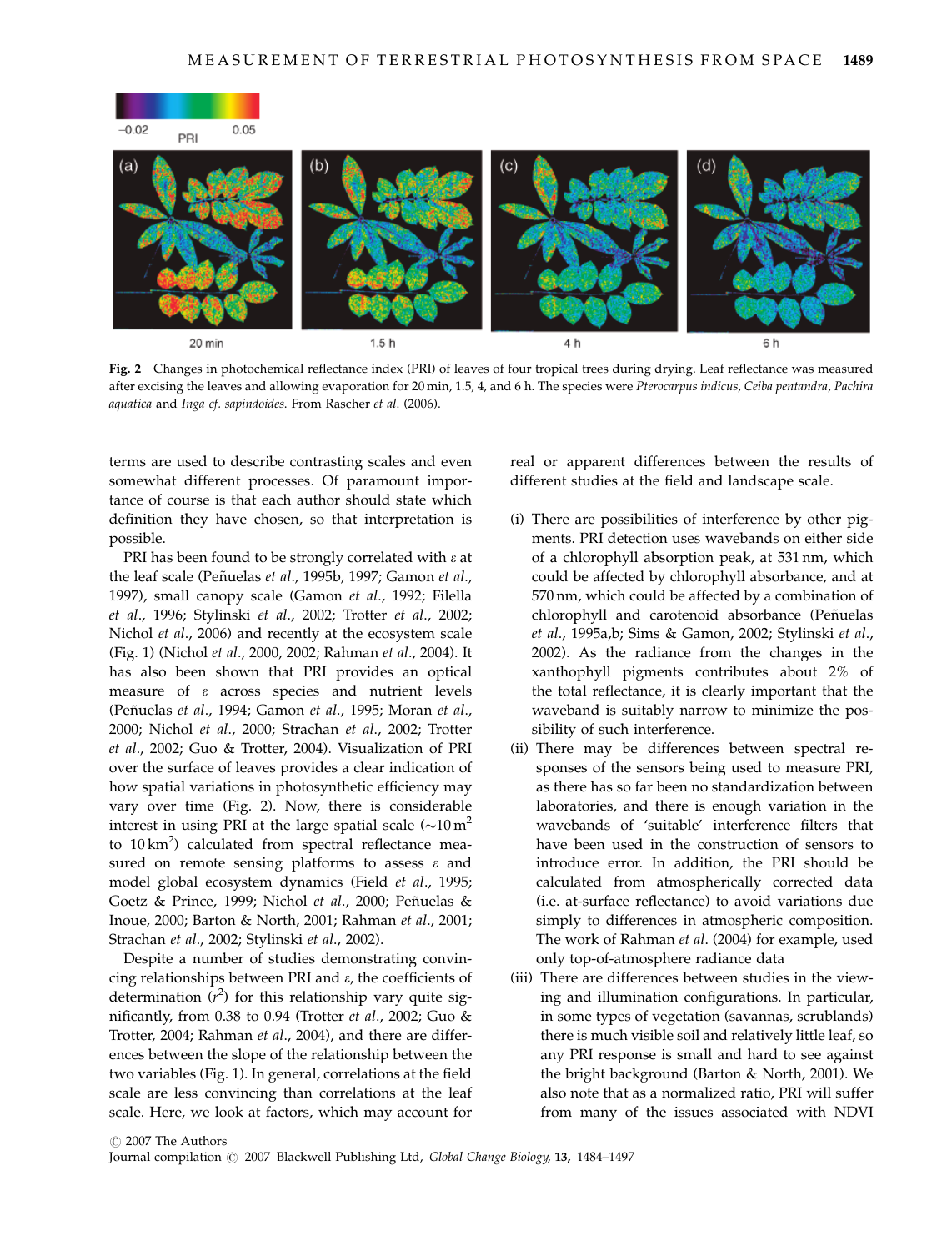

Fig. 3 Variations in photochemical reflectance index (PRI) over a forest plantation of Picea sitchensis at Harwood forest in northern England. The left-hand image is a radiance image obtained from an compact airborne spectrographic imager (CASI) on 13 July 2003. This is a 'true' colour composite radiance image of the 450, 552, and 670 nm wavebands. It shows clearly the layout of the forest blocks, which are in contrast to the surrounded rough moorland and agricultural land. The right hand panels show the photochemical reflectance index (PRI) images of the same site, derived from satellite data (the CHRIS-PROBA instrument on 22 May 2004). There is some cloud cover (white regions) but parts of the forest, moorland and agricultural land can be seen. The right upper image was acquired at 36*1* view angle and the right lower image at nadir. PRI values range from  $-0.01$  (dark blue) to 0.2 (red) in each case. Variation can be seen in the PRI response in the dark, forested area as well as the contrast with surrounding agricultural and heathland areas. The difference in signal between the two view angles demonstrates the variation of PRI with view angle.

noted above. Rahman et al. (2004) suggest that PRI data would be most useful in heavily vegetated areas subjected to periodic stress.

- (iv) Although all vascular plants contain carotenoids, species may vary considerably in the configuration of their photoprotective mechanism and, therefore, their PRI behaviours. We already know that some species do not follow the 'conventional' pattern (Rascher et al., 2006) and it would be surprising indeed if evolution had produced uniformity, considering the range of light environments to which different species are adapted.
- (v) There are marked differences in the structure of the canopies under investigation. Canopy structure is an important factor in determining the overall reflectance as it encapsulates the transition from individual scattering elements with known (hemispherical) reflectance and transmittance properties to a far more complex arrangement where multiple interactions between the scatterers and the lower boundary (soil and understory vegetation) combine to form the resulting (measured) signal at the top

of the canopy. The scatterers themselves (leaves, stems, branches) vary in developmental stage and orientation, both of which have the potential to influence the PRI (Barton & North, 2001; Disney et al., 2005). Thus, when variations in PRI are seen from space, it is not immediately clear how far the apparent differences may be a consequence of variations in viewing angle and canopy structure (Fig. 3).

Until all five of these problems are tackled we cannot hope to obtain a universal PRI–e relationship among ecosystems.

#### Sensing solar induced fluorescence

During photosynthesis, part of the energy captured by chlorophyll is dissipated as fluorescence (defined as the re-emission of light energy at a longer wavelength than the excitation energy) within the waveband 650–800 nm with peaks at 690 and 740 nm (Fig. 4). Chlorophyll fluorescence, combined with NPQ is an expression of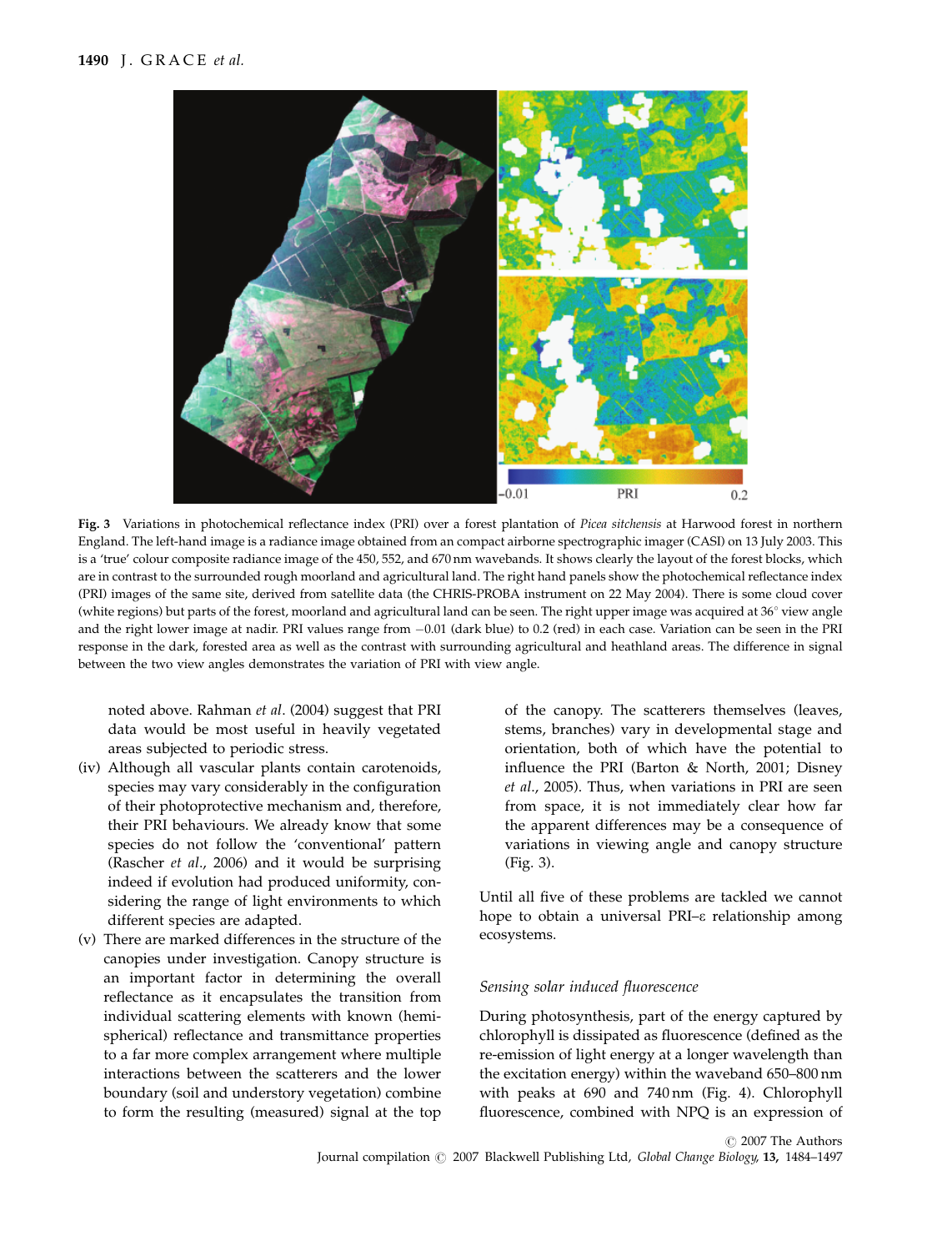

Fig. 4 Characteristic fluorescence emission spectrum with double-peaks at  $\sim 685$  nm and  $\sim 740$  nm. Superimposed is a characteristic reflectance spectrum. These spectra were generated with the FluorMOD software, a leaf and canopy reflectance model including fluorescence, developed by Zarco-Tejada et al. (2004) (http://www.ias.csic.es/fluormod/).

the balance between light harvesting (absorption), and light utilization in the photosynthetic process (Krause & Weis, 1991; Walker, 1992; Maxwell & Johnson, 2000). The 690 nm fluorescence signal from leaves and crops is therefore widely used by physiologists and agronomists as a field-based or laboratory-based diagnostic tool for detection of stress. In principle fluorescence is very closely related to the efficiency of light utilization as it represents 'wasted' energy. It is usual to make inferences from the changes in fluorescence over several minutes following illumination (see Bolhar-Nordenkampf et al., 1989). However, in the more natural state of continuous illumination by sunlight, photosynthetic organisms fluoresce continuously thus adding a weak signal to the spectral reflectance (the so-called solarinduced steady-state fluorescence,  $F_s$ , or 'passive fluorescence'). The fluorescence signal is less than 3% of the reflected energy (and  $\langle 2\%$  in most cases), but in principle it can be separated from the reflectance signal. For example, if a suitable canopy model is available, known pigment concentrations can be incorporated into the model to produce a hypothetical reflectance signal which can then be compared with the measured reflectance signal to look for fluorescence (Zarco-Tejada *et al.*, 2000a, b). While recent research has shown that  $F_s$ can be detected using passive techniques, and related to CO2 assimilation (e.g. Freedman et al., 2002; Moya et al., 2004; Louis et al., 2005), much work remains to be done understanding the  $F_s$  signal before it can be unambiguously related to photosynthetic processes.

It may be possible to detect and measure plant fluorescence by examination of the faint radiance in the well known dark lines (Fraunhofer lines) observed within the solar spectrum, caused by absorption in the sun's outer atmosphere. There are several hundred of these, produced by absorption of energy by the cooler gases near the solar surface. Almost all of the lines are very narrow (0.04–0.4 nm), but only one of them (656.3 nm) is within the region of the spectrum where most of the chlorophyll fluorescence occurs (650– 800 nm). There are other dark lines in the solar radiation received at the earth's surface, produced by the absorption of energy by oxygen in the terrestrial atmosphere, one being at 760 nm. Using an instrument mounted above the canopy, Moya et al. (2004) demonstrated a good relationship between 'passive' fluorescence measured at 760 nm, and the fluorescence parameters measured on leaves using traditional physiological methods (pulse-modulated chlorophyll fluorescence with a PAM2000 portable fluorimeter). Of course, to operate such a sensor from satellite would require additional work to correct the signal for the absorption of the outgoing radiation by oxygen. Preliminary airborne and spaceborne experiments (e.g. ESA's 2003 and 2005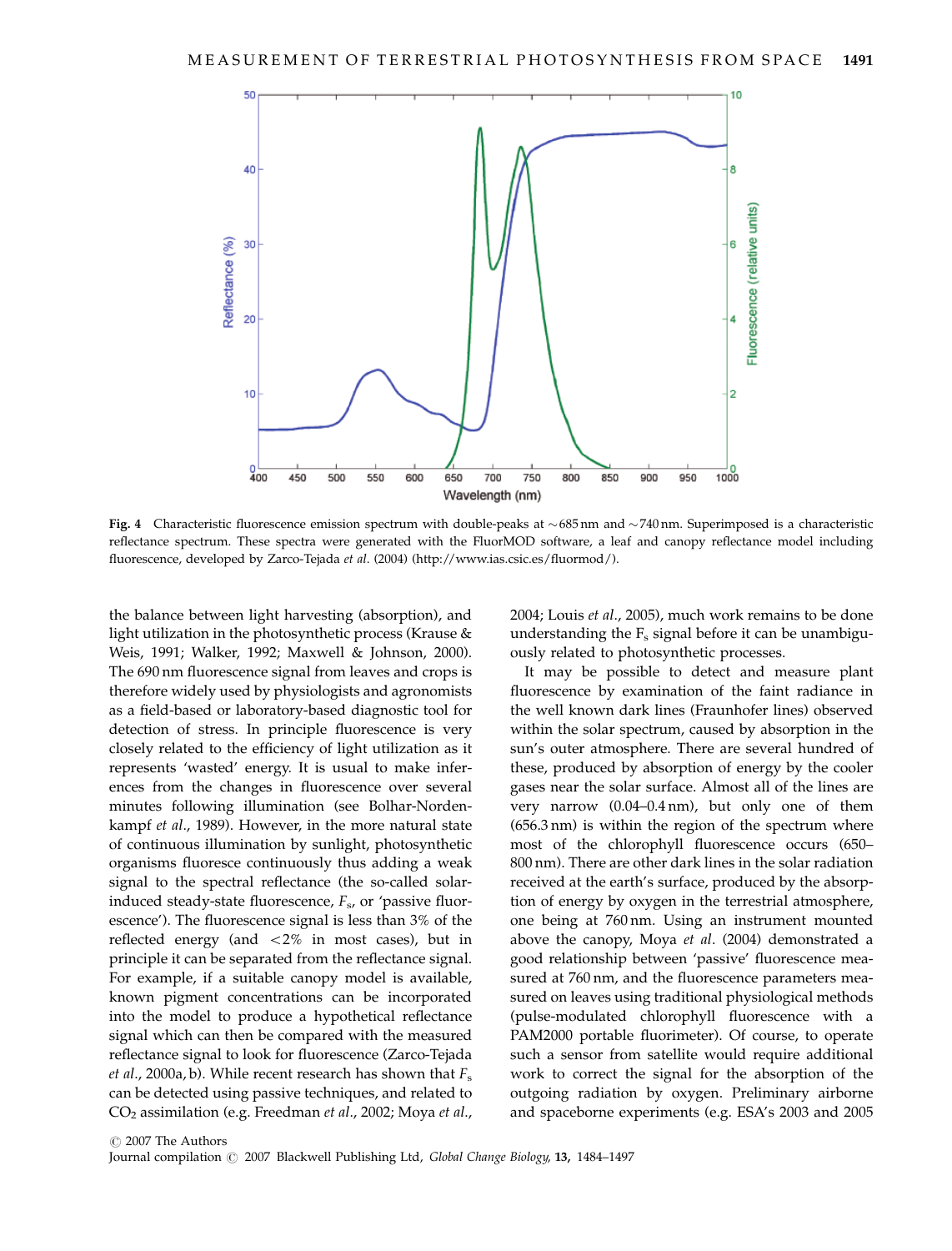AIRFLEX campaigns) suggest that a fluorescence signal can be detected but very stringent atmospheric correction will be required to use it effectively, particularly concerning characterization of aerosol optical thickness and terrain altitude (Davidson et al., 2003; Guanter, 2007). There are some indications that the signal can be picked up by airborne sensors (Borstad et al., 1985; Maier, 2002; Zarco-Tejada et al., 2000b). This work suggests that there is potential for using remote sensing measurements of radiance as a proxy for direct estimation of  $F_s$ . The advantage is that current orbiting hyperspectral sensors (e.g. Hyperion, MERIS) might be used (Guanter, 2007).

It is timely to note that at time of writing, the European Space Agency (ESA) has placed an initiative (led by Marc-Ph Stoll) called FLEX (a scientifically driven space mission to provide demonstration/validation of the instrumentation and technique for the measurement of natural vegetation fluorescence in the Fraunhofer lines), to go forward to a 'feasibility study' under pre Phase A development. If successful, this will present the first ESA satellite designed for the sensing of solar induced fluorescence from space.

Initial investigations of the 685 nm fluorescence signal from phytoplankton using the MODIS and MERIS signals have been promising (Gower & Borstad, 2004; Gower et al., 2004). The method, typically used for detecting phytoplankton fluorescence, is to measure fluorescence line height (FLH). FLH is somewhat analogous to PRI in that it is a measure of the fluorescence signal over a narrow waveband in the fluorescent region relative to a baseline drawn through two other reference bands. For the MERIS ocean fluorescence product for example the target band wavelength is 680.5 nm while the reference bands are 664 and 708 nm (Gower et al., 1999). This concept leads us directly to the prospect of using existing satellite data for fluorescence measurements over terrestrial vegetation at a large scale. It should be borne in mind, however, that it is potentially far more difficult to perform highly accurate atmospheric correction over land than water, given the higher brightness of the land, its higher spatial heterogeneity and aerosol content. The next section reviews the available instrumentation for hyperspectral remote sensing.

## Instrumentation for hyperspectral remote sensing

Sensing PRI requires an instrument with a spectral resolution of the order of 3–10 nm, while detection of fluorescence through radiance in the Fraunhofer lines requires a resolution of  $\langle 1$  nm. Table 1 indicates the number of currently operational hyperspectral instruments, airborne and spaceborne, in the public and

private domain. There are already a large number of these in orbit on military platforms such as the Warfighter and MightySat-2. It may be possible to use MODIS products over the land surface, although application of such data would require custom atmospheric corrections to be applied which may be quite challenging.

Nevertheless, three recent studies have related a satellite PRI signal to flux tower estimates of LUE. Middleton et al. (2004) and Rahman et al. (2004) used single orbit acquisitions from MODIS to estimate PRI for an Aspen stand in boreal Canada and a secondary deciduous forest in the United States. Near-nadir and backscatter directional observations (which minimize possible interference from shadow) over a flux site were used to calculate PRI and compared with LUE estimates from a flux tower. The relationship between MODIS-PRI and LUE for the Canadian site (both with and without atmospheric correction) was  $r^2 = 0.75$  and 0.76, respectively and for the deciduous site was stronger at  $r^2 = 0.88$ . These are particularly encouraging results both producing a linear relationship between MODIS-PRI and LUE in contrasting vegetation types. Drolet et al. (2005) followed this up with a thorough study utilizing MODIS scenes over an aspen site in Canada. In their study they highlighted the variability in the PRI and LUE during the MODIS overpasses and strong statistical correlations between PRI and LUE calculated from a micrometeorological flux tower. This study is the most comprehensive application of PRI to landscape scale fluxes (at time of writing) yet there are still a plethora of unanswered questions concerning the use of satellite data to this end. Future work should undoubtedly be focused in this direction as the possibility of describing 75% or more of the ecosystem variability in LUE as measured by flux towers is a very important development.

Future efforts will undoubtedly be focused on extending these findings in the temporal domain while taking into consideration other factors like view-angle, observation geometries, atmospheric correction and the extension to other sites. Satellite-based hyperspectral sensors will undoubtedly allow more in-depth investigations of LUE using such physiologically based indices as such a sensor could potentially discriminate between changes in xanthophylls, carotenoids, chlorophyll, and canopy structure. Canopy models are required to achieve the upscaling from leaf to canopy properties. Recent work has shown that the conventional radiative transfer approach to this problem can be modified through the consideration of idealized, energy conservation cases using totally absorbing or reflecting lower boundary layer (black soil/white soil cases) (Panferov et al., 2001; Knyazikhin et al., 2005). These modifications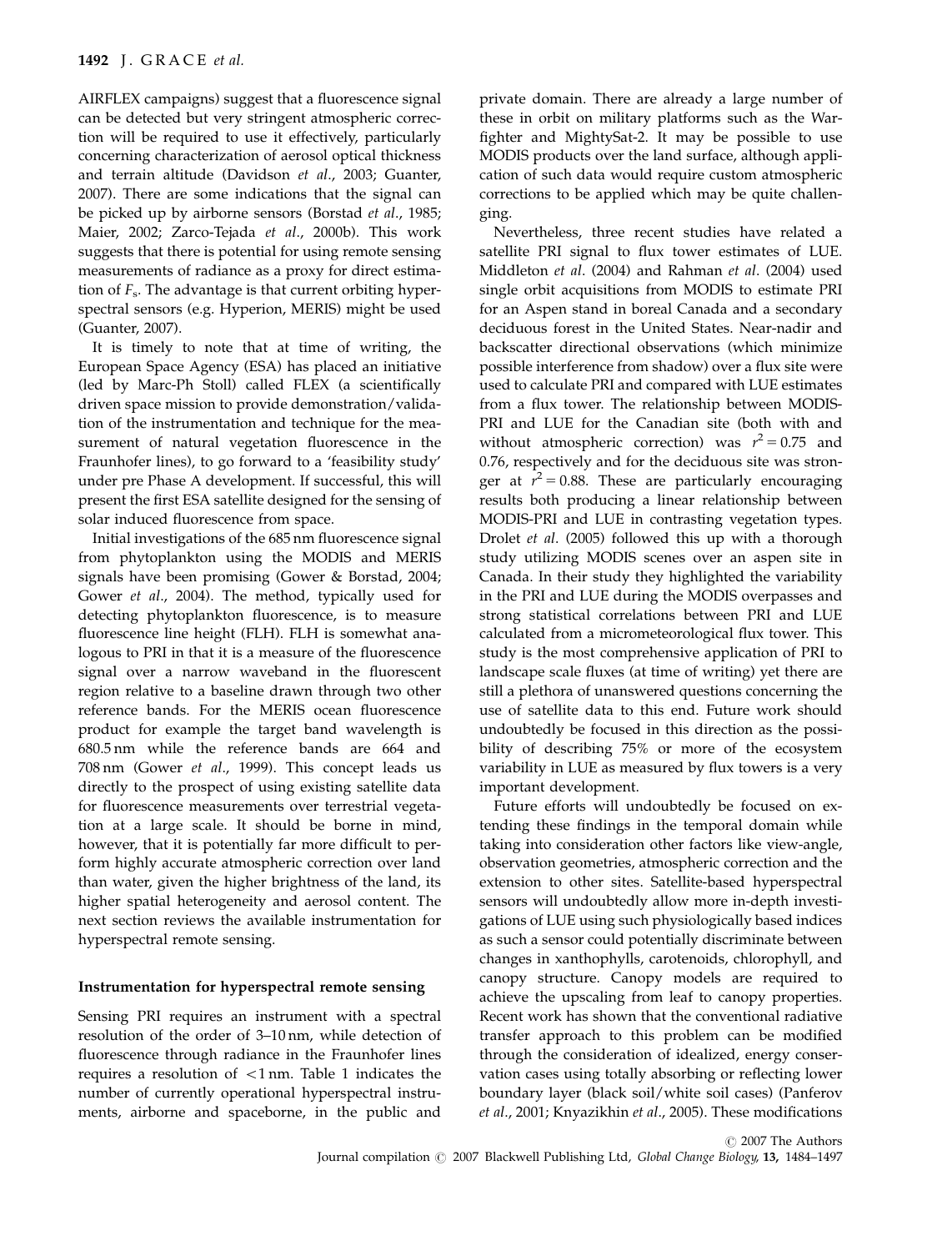allow the derivation of spectrally invariant canopy structural terms expressing the impact of canopy structure on canopy reflectance, being parametrized by the canopy 'recollision probability', a fundamental term describing the probability with which a photon will interact again with the vegetation after an initial scattering event (Smolander & Stenberg, 2005; Huang et al., 2007). This permits separation of the measured signal into those components influenced by structural properties alone and those influenced by radiometric properties alone and may prove a fruitful route for practical models investigating leaf properties on activities.

## Earth observation of photosynthesis and other terms of the carbon cycle

Most models of canopy photosynthesis or gross primary productivity (GPP) estimate photosynthetic rate using the biochemical model first proposed by Farquhar et al. (1980), coupled with one of several methods to compute stomatal conductance (Buckley, 2005). In many circumstances such models work very well, and after appropriate parameterization may be fitted to flux data obtained from a variety of biomes (Cramer et al., 2001). There are, however, other instances where they fit less well (mostly unpublished, but see Saleska et al., 2003), and perhaps there are more of these cases that remain unpublished. There is a trend towards the incorporation of carbon cycle models into global circulation models (GCMs), and a clear need to develop a modelling approach which can be linked to remote sensing, to achieve a system of data assimilation whereby models can be dynamically adjusted when their behaviour deviates from reality. All models calculate photosynthetic rate or GPP, and, as we have seen above, there is some prospect of directly measuring photosynthesis from detection of the light use efficiency. There are, however, other components of the carbon cycle, which do not reveal themselves as a spectral signal.

The determination of GPP is merely the first step towards closure of the carbon cycle. The overall flux at the ecosystem scale has familiar constituents, the photosynthetic rate, P; respiration rate by green plants,  $R_{\rm p}$ ; and respiration rates by heterotrophs,  $R_h$ :

$$
GPP = P
$$
  
NPP = P - R<sub>p</sub>  
NEP = P - R<sub>p</sub> - R<sub>h</sub>  
NBP = P - R<sub>p</sub> - R<sub>h</sub> - D



Fig. 5 The relationship between gross primary productivity (GPP) and total ecosystem respiration for middle-aged temperate forests in Europe. Plotted from observed fluxes given in Table 1 of Valentini et al. (2000).

NBP is the net biome productivity, appropriate at larger spatial and temporal scales (10-several  $10^6$  km<sup>-2</sup> and decades or centuries), and includes D the disturbance flux which relates to the rate of change in land use and can be estimated from broad band remote sensing.

To obtain net primary productivity (NPP) by subtracting autotrophic respiration from GPP there are theoretical and empirical relationships described by many authors (Roy et al., 2001). The relationship between GPP and NPP varies somewhat according to ecosystem, and there is still a degree of uncertainty because NPP is generally difficult-to-measure by either gravimetric or gas flux methods. In studies of forest ecosystems in United States and Australasia it was found that NPP/GPP was more or less constant at 0.47 (Waring et al., 1998). Heterotrophic respiration is however complex, as the process of decomposition is dependent on a myriad of heterotrophic organisms, and the rate of  $CO<sub>2</sub>$  evolution is a function of temperature, moisture and the supply of organic matter. While simple representations of soil respiration as a function of temperature work quite well in many cases (Lloyd & Taylor, 1994; Falloon & Smith, 2002), they usually fail to accommodate the effect of extremes of soil moisture and the supply of organic matter as substrate. When viewed across sites, the oft-quoted relationship between ecosystem and temperature tends to break down, probably because the process of respiration depends ultimately on the supply of assimilates from photosynthesis (Davidson et al., 2006). It is not surprising therefore to find that analyses of flux data suggest a linear relationship between GPP and the total ecosystem respiration,



Journal compilation  $\odot$  2007 Blackwell Publishing Ltd, Global Change Biology, 13, 1484–1497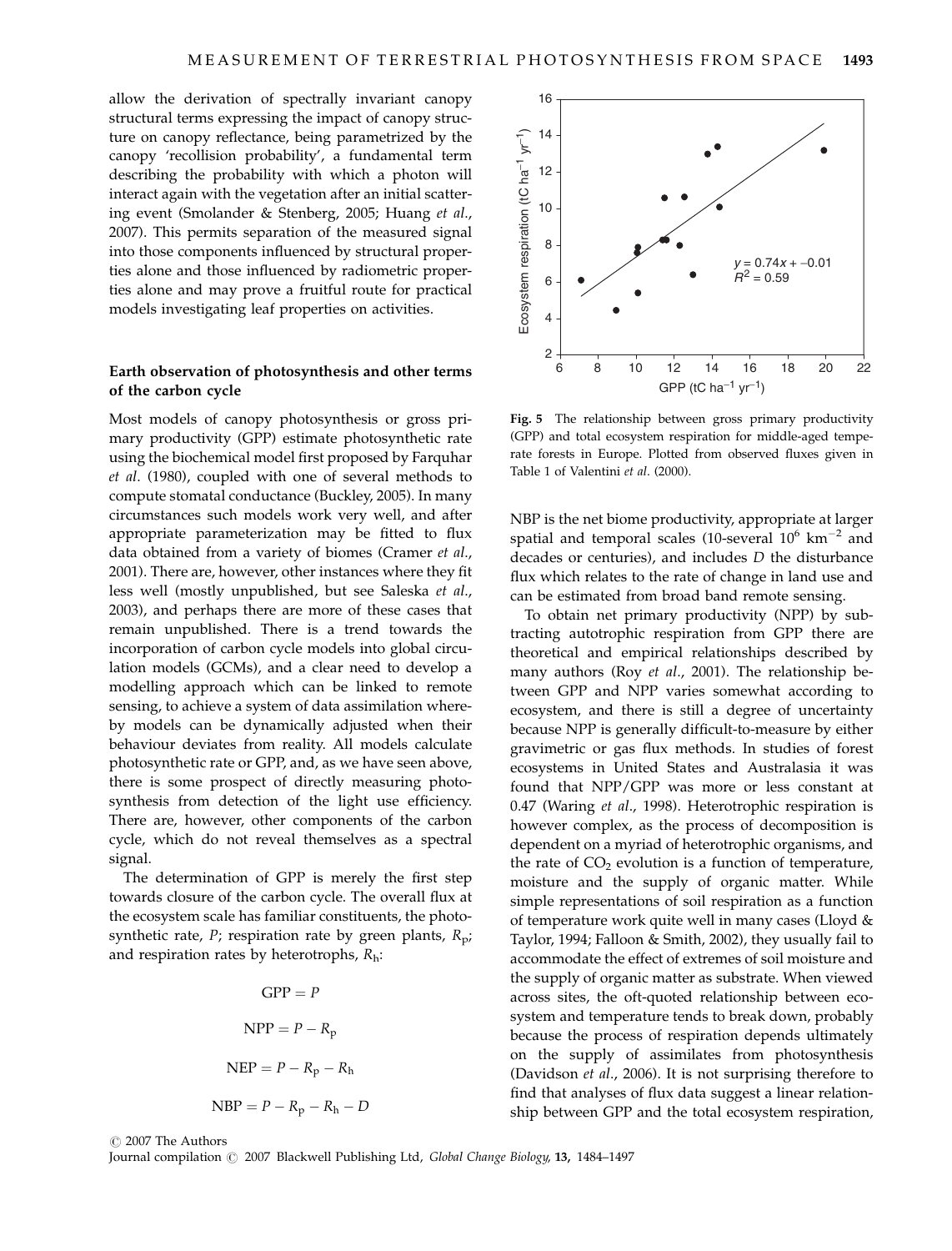with almost three-quarters of the production 'lost' as respiration (Fig. 5). Although it is possible to measure atmospheric  $CO<sub>2</sub>$  concentration from space (as in the planned Orbiting Carbon Observatory, OCO), it is more likely that in the foreseeable future, our models of productivity will be informed by these empirical relationships based on flux measurements at ground stations.

### What remains to be done

In operation, the data acquired by hyperspectral sensing should be coupled to an ecosystem model, in such a way that the remotely sensed data can be used to train the model, especially to take into account the changing phenology and climatic conditions. The global network of flux towers (FLUXNET) enables comparison between real-world fluxes and modelled fluxes, and further model training at larger spatial scales will be possible from atmospheric measurements from tall towers and aircraft. To develop this system, so that remote sensing and flux data are integrated into an observational system (Running et al., 1999), the following is required:

- (i) Standardization of the spectral definition and measurement protocol of the PRI, so that data are collected by different research groups are comparable.
- (ii) Installation of PRI sensors on flux towers to continuously monitor the relationship between the PRI and carbon flux. This started as a result of an initiative by John Gamon (http://specnet.info), called SpecNet, which has been designed to address scale-appropriate optical sampling in conjunction with flux measurements with a view to better understanding physiologically based indices as one of its objectives.
- (iii) Refine atmospheric corrections such that current hyperspectral satellite-borne sensors are capable of sensing PRI and NDVI without interference from aerosols. The temporal and spatial variability of aerosols over the land surface is large, it could be that the precision of a correction is what limits the accuracy of the final measurement of photosynthesis.
- (iv) Parameterization of vegetation structure so that leaf scale properties may be related to the properties of the ecosystem as a whole, taking into account the structure of the canopy.
- (v) Selection of one or more appropriate global ecosystem models (Cramer et al., 2001; Running et al., 2004) which are capable of simulation of photosynthetic and respiratory fluxes on an hourly basis.
- (vi) Development of data transmission to enable communication of remotely sensed spectral radiance

data from satellites, and flux and meteorological data from a selection of flux towers.

(vii) Development of appropriate data assimilation methodology, so that the model is capable of learning from the observations (Williams et al., 2005).

#### Acknowledgements

The authors wish to acknowledge funding from the Natural Environment Research Council (NERC) through the Centre of Terrestrial Carbon Dynamics and the European Union programme Carboeurope-IP. We thank an anonymous reviewer for many useful comments made on the original manuscript.

#### References

- Adams WW, Demmig-Adams B (1994) Carotenoid composition and down regulation of photosystem II in three conifer species during the winter. Physiologia Plantarum, 92, 451–458.
- Barton CVM, North PRJ (2001) Remote sensing of canopy light use efficiency using the photochemical reflectance index: model and sensitivity analysis. Remote Sensing of Environment, 78, 264–273.
- Bilger W, Bjorkman O, Thayer SS (1989) Light-induced spectral absorbance changes in relation to photosynthesis and the epoxidation state of xanthophyll cycle components in cotton leaves. Plant Physiology, 91, 542–551.
- Bolhar-Nordenkampf HR, Long SP, Baker NR, Oquist G, Schreiber U, Lechner E (1989) Chlorophyll fluorescence as a probe of the photosynthetic competence of leaves in the field: a review of current instrumentation. Functional Ecology, 3, 497–514.
- Borstad GA, Edel HR, Gower JFR, Hollinger AB (1985) Analysis of test and flight data from the Fluorescence Line Imager. Canadian Special Publication of Fisheries and Aquatic Sciences, Vol. 83. Department of Fisheries and Oceans, Ottawa.
- Buckley TN (2005) Control of stomata by water balance. New Phytologist, 168, 275–292.
- Cannell MGR, Milne R, Sheppard LJ et al. (1987) Radiation interception and productivity of Willow. Journal of Applied Ecology, 24, 261–278.
- Cramer W, Bondeau A, Woodward FI et al. (2001) Global response of terrestrial ecosystem structure and function to  $CO<sub>2</sub>$ and climate change: results from six dynamic global vegetation models. Global Change Biology, 7, 357–373.
- Davidson M, Berger M, Moya I, Moreno J, Laurila T, Stoll M-P, Miller J (2003) Mapping photosynthesis from space – a new vegetation-fluorescence technique. ESA Bulletin, 116, 34–37.
- Davidson EA, Janssens IA, Luo Y (2006) On the variability of respiration in terrestrial ecosystems: moving beyond Q10. Global Change Biology, 12, 154–164.
- Demmig-Adams B, Adams WW (1992) Photoprotection and other responses of plants to high light stress. Annual Review of Plant Physiology and Plant Molecular Biology, 43, 599–626.
- Disney MI, Lewis P, Quaife T, Nichol C (2005) A spectral invariant approach to modelling canopy and leaf scattering.

 $\degree$  2007 The Authors

Journal compilation  $\odot$  2007 Blackwell Publishing Ltd, Global Change Biology, 13, 1484–1497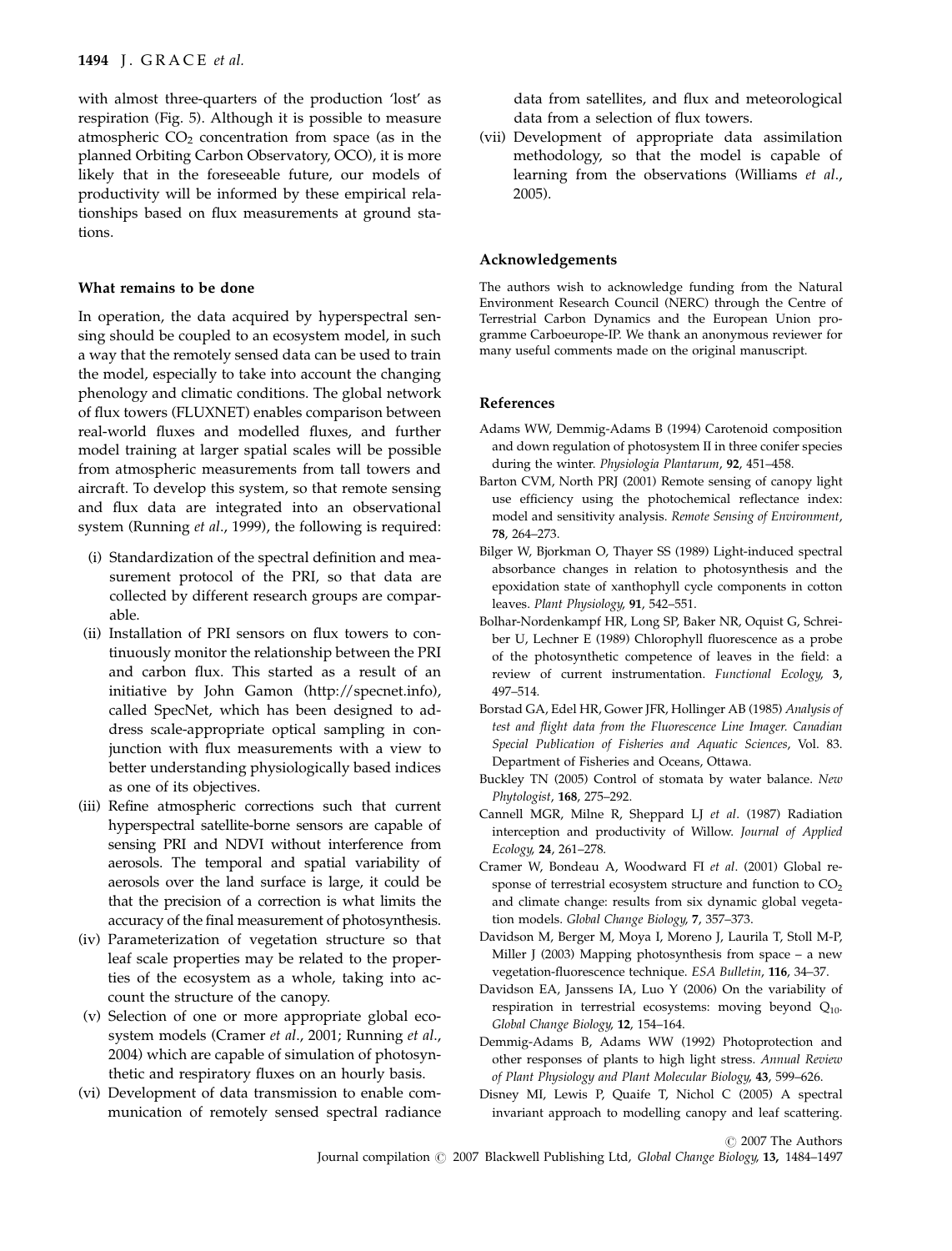Proceedings of the 9th International Symposium on Physical Measurements and Signatures in Remote Sensing (ISPMSRS), 17–19 October 2005, Beijing, China, 1, 318–320.

- Drolet GG, Huemmrich KF, Hall FG, Middleton EM, Black TA, Barr AG, Margolis HA (2005) A MODIS-derived photochemical reflectance index to detect inter-annual variations in the photosynthetic light-use efficiency of a boreal deciduous forest. Remote Sensing of Environment, 98, 212–224.
- Falloon P, Smith P (2002) Simulating SOC changes in long-term experiments with rothc and CENTURY: model evaluation for a regional scale application. Soil Use and Management, 18, 101–111.
- Farquhar GD, Caemmerer SV, Berry JA (1980) A biochemical model of photosynthetic  $CO<sub>2</sub>$  assimilation in leaves of  $C<sub>-3</sub>$ species. Planta, 149, 78–90.
- Field CB, Randerson JT, Malmström CM (1995) Global net primary production: combining ecology and remote sensing. Remote Sensing of Environment, 51, 74–88.
- Filella I, Amaro T, Araus JL, Peñuelas J (1996) Relationship between photosynthetic radiation-use efficiency of barley canopies and the photochemical reflectance index (PRI). Physiologia Plantarum, 96, 211–216.
- Foyer CH (1993) Interactions between electron transport and carbon assimilation in leaves. Coordination of activities and control. In: Photosynthesis: Photoreactions to Productivity (eds Abrol YP, Mohanty P, Govindjee), pp. 199–224. Oxford and IBH, New Delhi, India.
- Freedman A, Cavender-Bares J, Kebabian PL, Bhaskar R, Scott H, Bazzaz FA (2002) Remote sensing of solar-excited plant fluorescence as a measure of photosynthetic rate. Photosynthetica, 40, 127–132.
- Gamon JA, Filella I, Peñuelas J (1993) The dynamic 531 nm reflectance signal: a survey of twenty angiosperm species. In: Photosynthetic Responses to the Environment (eds Yamamoto HY, Smith CM), pp. 172–177. American Society of Plant Physiologists, Rockville.
- Gamon JA, Field CB, Goulden M et al. (1995) Relationships between NDVI, canopy structure and photosynthetic activity in three Californian vegetation types. Ecological Applications, 5, 28–41.
- Gamon JA, Peñuelas J, Field CB (1992) A narrow-waveband spectral index that tracks diurnal changes in photosynthetic efficiency. Remote Sensing of Environment, 41, 35–44.
- Gamon JA, Serrano L, Surfus JS (1997) The photochemical reflectance index: an optical indicator of photosynthetic radiation use efficiency across species, functional types, and nutrient levels. Oecologia, 112, 492–501.
- Goetz SJ, Prince S (1999) Modeling terrestrial carbon exchange and storage: the evidence for and implications of functional convergence in light use efficiency. Advances in Ecological Research, 28, 57–92.
- Gower JFR, Borstad GA (2004) On the potential of MODIS and MERIS for imaging chlorophyll fluorescence from space. International Journal of Remote Sensing, 25, 1459–1464.
- Gower JFR, Brown L, Borstad GA (2004) Observation of chlorophyll fluorescence in west coast waters of Canada using the MODIS satellite sensor. Canadian Journal of Remote Sensing, 30, 17–25.
- Gower JFR, Doerffer R, Borstad GA (1999) Interpretation of the 685 nm peak in water-leaving radiance spectra in terms of fluorescence, absorption and scattering, and its observation by MERIS. International Journal of Remote Sensing, 20, 1771– 1786.
- Guanter L (2007) New Algorithms for atmospheric correction and retrieval of biophysical parameters in Earth Observation: Application to ENVISAT/MERIS data. PhD Thesis, Departament de Fisica de la Terra I Termodinamica, Universitat de Valencia, Spain.
- Guo J, Trotter CM (2004) Estimating photosynthetic light-use efficiency using the photochemical reflectance index: variations among species. Functional Plant Biology, 31, 255-265.
- Havaux M, Kloppstech K (2001) The protective functions of carotenoid and flavonoid pigments against excess visible radiation at chilling temperature investigated in Arabidopsis npq and tt mutants. Planta, 213, 953–966.
- Hendrickson L, Ball MC, Osmond CB, Furbank RT, Chow WS (2003) Assessment of photoprotection mechanisms of grapevines at low temperatures. Functional Plant Biology, 30, 631–642.
- Huang D, Knyazikhin Y, Dickinson RE et al. (2007) Canopy spectral invariants for remote sensing and model applications. Remote Sensing of Environment, 106, 106–122.
- Knyazikhin Y, Marshak A, Myneni RB (2005) Three-dimensional radiative transfer in vegetation canopies. In: Three-Dimensional Radiative Transfer in the Cloudy Atmosphere (eds Davis A, Marshak A), pp. 617–652. Springer, Berlin.
- Krause GH (1988) Photoinhibition of photosynthesis an evaluation of damaging and protective mechanisms. Physiologia Plantarum, 74, 566–574.
- Krause GH, Weis E (1984) Chlorophyll fluorescence as a tool in plant physiology. II. Interpretation of fluorescence signals. Photosynthesis Research, 5, 139–157.
- Krause GH, Weis E (1991) Chlorophyll fluorescence and photosynthesis: the basic. Annual Review of Plant Physiology and Plant Molecular Biology, 42, 313–349.
- Kumar M, Monteith JL (1982) Remote sensing of plant growth. In: Plants and the Daylight Spectrum (ed. Smith H), pp. 133–144. Academic Press, London.
- Landsberg JJ, Waring RH (1997) A generalised model of forest productivity using simplified concepts of radiation-use efficiency, carbon balance and partitioning. Forest Ecology and Management, 95, 209–228.
- Lloyd J, Taylor JA (1994) On the temperature dependence of soil respiration. Functional Ecology, 8, 315–323.
- Long S, Humphries S, Falkowski P (1994) Photoinhibition of photosynthesis in nature. Annual Review of Plant Physiology and Plant Molecular Biology, 45, 633–662.
- Louis J, Ounis A, Ducret J-M et al. (2005) Remote sensing of sunlight induced chlorophyll fluorescence and reflectance of Scots pine in the boreal forest during spring recovery. Remote Sensing of Environment, 96, 37–48.
- Lui WTH, Massambani O, Nobre CA (1994) Satellite recorded response to drought in Brazil. International Journal of Climatology, 14, 343–354.
- Maier SW (2002) Remote Sensing and Modelling of Solar Induced Fluorescence. In: Proceedings of FLEX Workshop (ESA

 $\odot$  2007 The Authors

Journal compilation  $\odot$  2007 Blackwell Publishing Ltd, Global Change Biology, 13, 1484–1497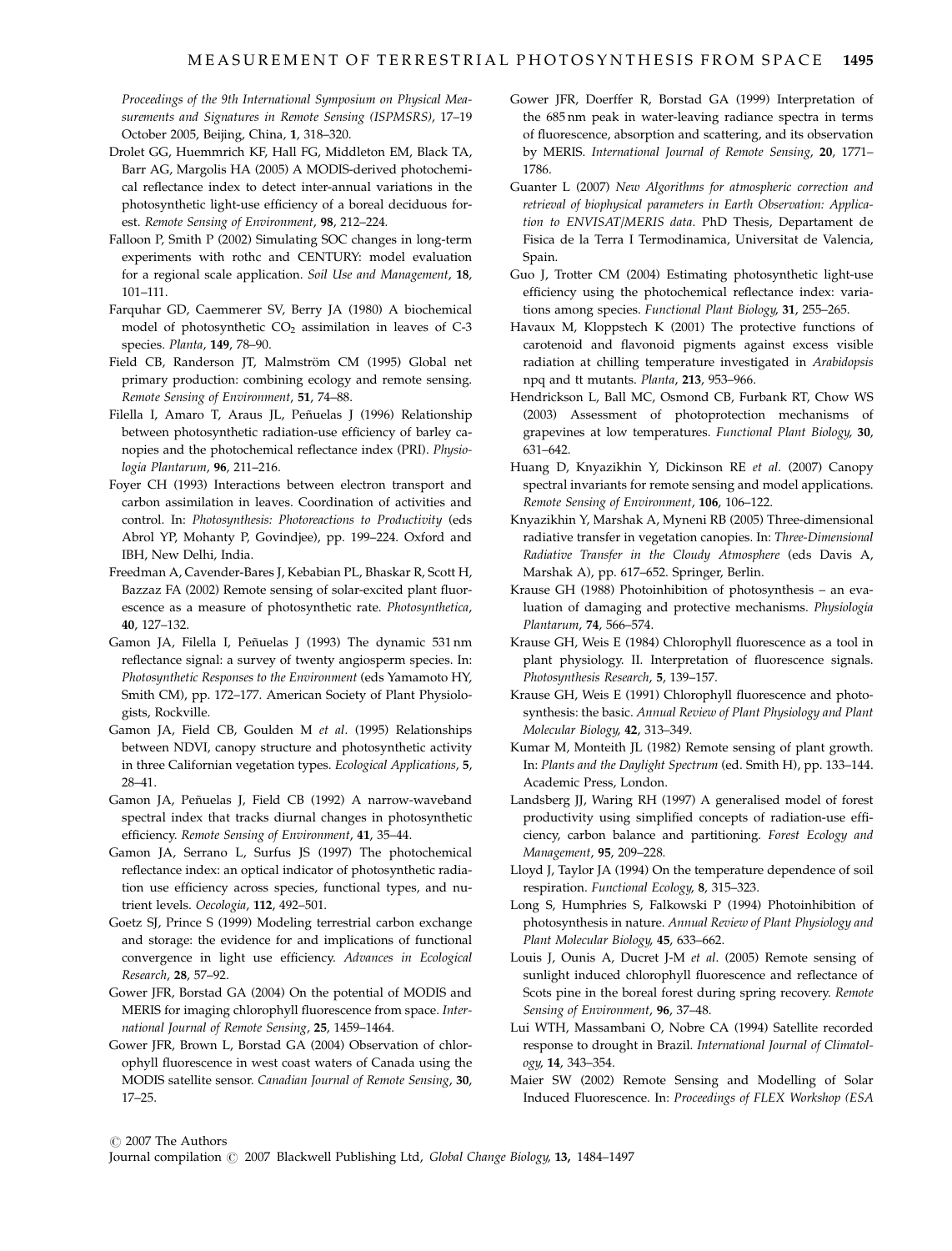SP-527), 19–20 June 2002, ESTEC, Noordwijk, the Netherlands. (ed Harris RA). Published on CDROM, p. 6.1.

- Maxwell K, Johnson GN (2000) Chlorophyll fluorescence a practical guide. Journal of Experimental Botany, 51, 659–668.
- Middleton EM, Drolet G, Huemmrich KF et al. (2004) Direct satellite inference of ecosystem light use efficiency for carbon exchange using MODIS on Terra and Aqua. Geoscience and Remote Sensing Symposium, IGARSS'04. IEEE International.
- Monteith JL (1972) Solar radiation and productivity in tropical ecosystems. Journal of Applied Ecology, 9, 747–766.
- Moran JA, Mitchell AK, Goodmanson G, Stockburger KA (2000) Differentiation among effects of nitrogen fertilization on conifer seedlings by foliar reflectance: a comparison of methods. Tree Physiology, 20, 1113–1120.
- Moya I, Camenen L, Evain S, Goulas Y, Cerovic ZG, Latouche G, Flexas J, Ounis A (2004) A new instrument for passive remote sensing 1. Measurements of sunlight-induced chlorophyll fluorescence. Remote Sensing of Environment, 91, 186–197.
- Myneni RB, Keeling CD, Tucker CJ, Asrar G, Nemani RR (1997) Increased plant growth in the northern high latitudes from 1981 to 1991. Nature, 386, 698–702.
- Myneni RB, Tucker CJ, Asrar G, Keeling CD (1998) Interannual variations in satellite-sensed vegetation index data from 1981 to 1991. Journal of Geophysical Research, 103, 6145–6160.
- Myneni BR, Williams DL (1994) On the Relationship between FAPAR and NDVI. Remote Sensing of Environment, 49, 200–211.
- Nichol CJ, Huemmrich KF, Black TA et al. (2000) Remote sensing of photosynthetic-light-use efficiency of boreal forest. Agricultural and Forest Meteorology, 101, 131–142.
- Nichol CJ, Lloyd J, Shibistova O, Arneth A, Roser C, Knohl A, Matsubara S, Grace J (2002) Remote sensing of photosyntheticlight-use efficiency of a Siberian boreal forest. Tellus Series B Chemical and Physical Meteorology, 54, 677–687.
- Nichol CJ, Rascher U, Matsubara S, Osmond CB (2006) Detecting quantum yield  $(\Delta F/F'_{m})$  and non-photochemical quenching (NPQ) in an experimental mangrove canopy using optical remote sensing, chlorophyll fluorescence and leaf biochemistry. Trees, 20, 9–15.
- Niyogi KK (1999) Photoprotection revisited: genetic and molecular approaches. Annual Review of Plant Physiology and Plant Molecular Biology, 50, 333–359.
- Panferov O, Knyazikhin Y, Myneni RB, Szarzynski J, Engwald S, Schnitzler KG, Gravenhorst G (2001) The role of canopy structure in the spectral variation of transmission and absorption of solar radiation in vegetation canopies. IEEE Transactions on Geoscience and Remote Sensing, 39, 241–253.
- Peñuelas J, Baret F, Filella I (1995a) Semi-empirical indices to assess carotenoids/chlorophyll a ratio from leaf spectral reflectance. Photosynthetica, 31, 221–230.
- Peñuelas J, Filella I, Gamon JA (1995b) Assessment of photosynthetic radiation use efficiency with spectral reflectance. New Phytologist, 131, 291–296.
- Peñuelas J, Gamon JA, Fredeen AL, Merino J, Field CB (1994) Reflectance indices associated with physiological changes in nitrogen- and water-limited sunflower leaves. Remote Sensing of the Environment, 48, 135–146.
- Peñuelas J, Inoue Y (2000) Reflectance assessment of canopy CO<sub>2</sub> uptake. International Journal of Remote Sensing, 21, 3353– 3356.
- Peñuelas J, Llusia J, Pinol J, Filella I (1997) Photochemical reflectance index and leaf photosynthetic radiation-use-efficiency assessment in Mediterranean trees. International Journal of Remote Sensing, 18, 2863–2868.
- Potter CS, Klooster SA (1997) Global model estimates of carbon and nitrogen storage in litter and soil pools: response to change in vegetation quality and biomass allocation. Tellus, 49, 1–17.
- Prince SD, Goward SM (1995) Global primary production: a remote sensing approach. Journal of Biogeography, 22, 815–835.
- Rahman AF, Cordova VD, Gamon JA, Schmid HP, Sims DA (2004) Potential of MODIS ocean bands for estimating  $CO<sub>2</sub>$  from terrestrial vegetation: a novel approach. Geophysical Research Letters, 31, L10503–L10506 doi: 10.1029/2004GL019778.
- Rahman AF, Gamon JA, Fuentes DA, Roberts DA, Prentiss D (2001) Modeling spatially distributed ecosystem flux of boreal forest using hyperspectral indices from AVIRIS imagery. Journal of Geophysical Research (Atmospheres), 106, 33579– 33591.
- Rascher U, Nichol C, Small C, Hendricks L (2007) Monitoring the spatio-temporal dynamics with a portable hyperspectral imaging system. Photogrammetric Engineering and Remote Sensing (in press).
- Rouse JW, Haas RH, Schell JA, Deering DW (1973) Monitoring Vegetation Systems in the Great Plains with ERTS. Third ERTS Symposium, NASA SP-353, Vol. 1 (pp. 309–317). US Government Printing Office, Washington, DC.
- Running SW, Baldocchi DD, Turner DP, Gower ST, Bakwin PS, Hibbard KA (1999) A global terrestrial monitoring network integrating tower fluxes, flask sampling, ecosystem modeling and EOS data. Remote Sensing of Environment, 70, 108–127.
- Running SW, Namani RR, Heinsch FA, Zhao MS, Reeves M, Hashimoto H (2004) A continuous satellite derived measure of global terrestrial primary production. Bioscience, 54, 547–560.
- Roy J, Saugier B, Mooney HA (2001) Terrestrial Global Productivity. Academic Press, San Diego.
- Saleska SR, Miller SD, Matross DM et al. (2003) Carbon in Amazon Forests: unexpected Seasonal Fluxes and Disturbance-Induced Losses. Science, 302, 1554–1557.
- Sims DA, Gamon JA (2002) Relationships between leaf pigments and spectral reflectance across a wide range of species, leaf structures and developmental stages. Remote Sensing of the Environment, 81, 337–354.
- Sims DA, Luo H, Hastings S, Oechel WC, Rahman AF, Gamon JA (2006) Parallel adjustments in vegetation greenness and ecosystem  $CO<sub>2</sub>$  exchange in response to drought in a Southern California chaparral ecosystem. Remote Sensing of the Environment, 103, 289–303.
- Smolander S, Stenberg P (2005) Simple parameterizations of the radiation budget of uniform broadleaved and coniferous canopies. Remote Sensing of Environment, 94, 355–363.
- Strachan IB, Pattey E, Boisvert JB (2002) Impact of nitrogen and environmental conditions on corn as detected by hyperspectral reflectance. Remote Sensing of Environment, 80, 213–224.